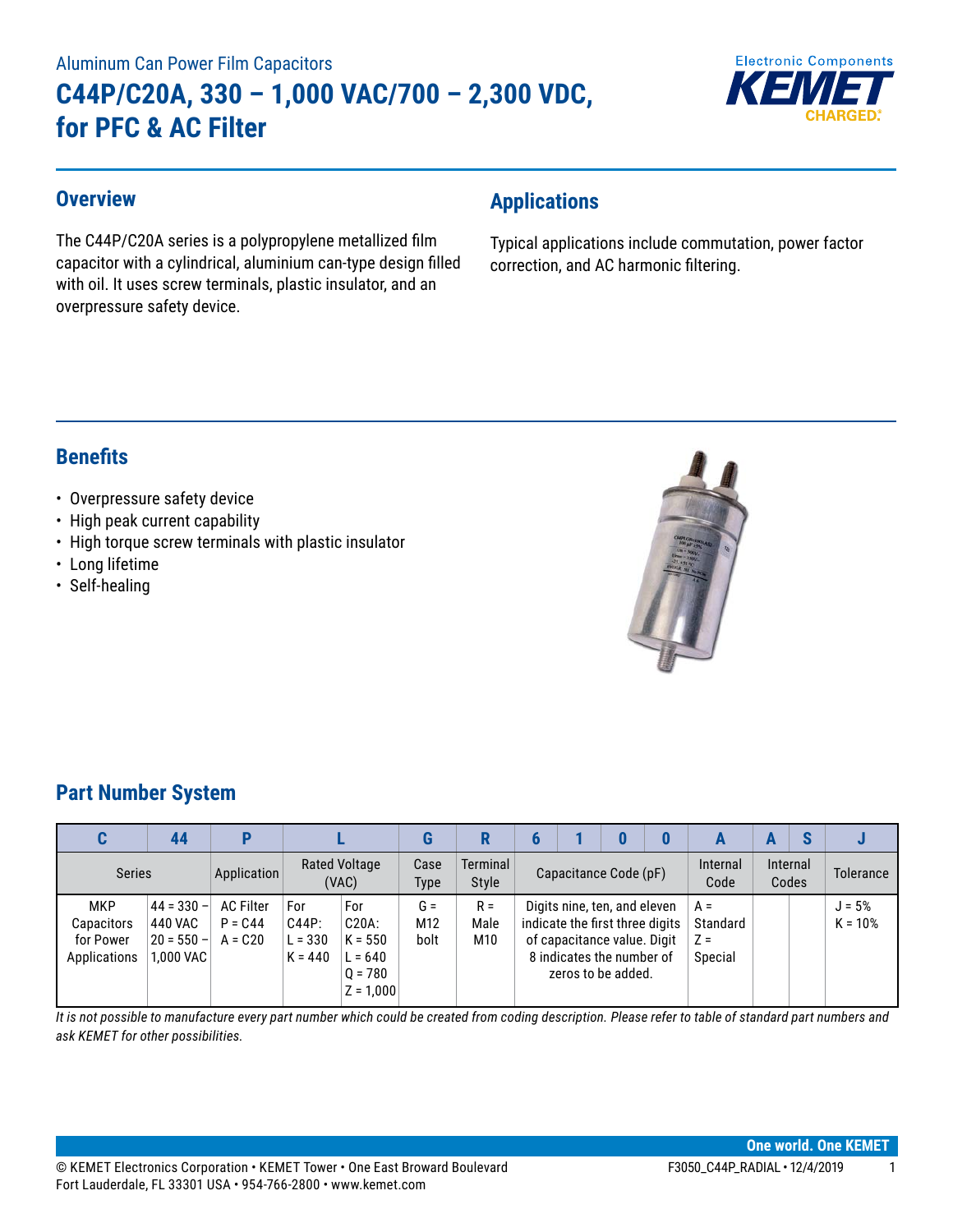

### **Dimensions – Millimeters**



| <b>Diameter</b>          |    |    | W1 | M1 | Η1 |  |  |
|--------------------------|----|----|----|----|----|--|--|
| $Ø = 65$                 | 28 | 18 | 40 | 12 | 16 |  |  |
| $\varnothing$ > 75       | 35 | 21 | 45 | 12 | 16 |  |  |
| All dimensions are in mm |    |    |    |    |    |  |  |

| <b>Maximum Driving Torque</b> |            |  |  |  |  |
|-------------------------------|------------|--|--|--|--|
| Terminals M10                 | 10 $[N*m]$ |  |  |  |  |
| Bolt M12                      | 12 $[N*m]$ |  |  |  |  |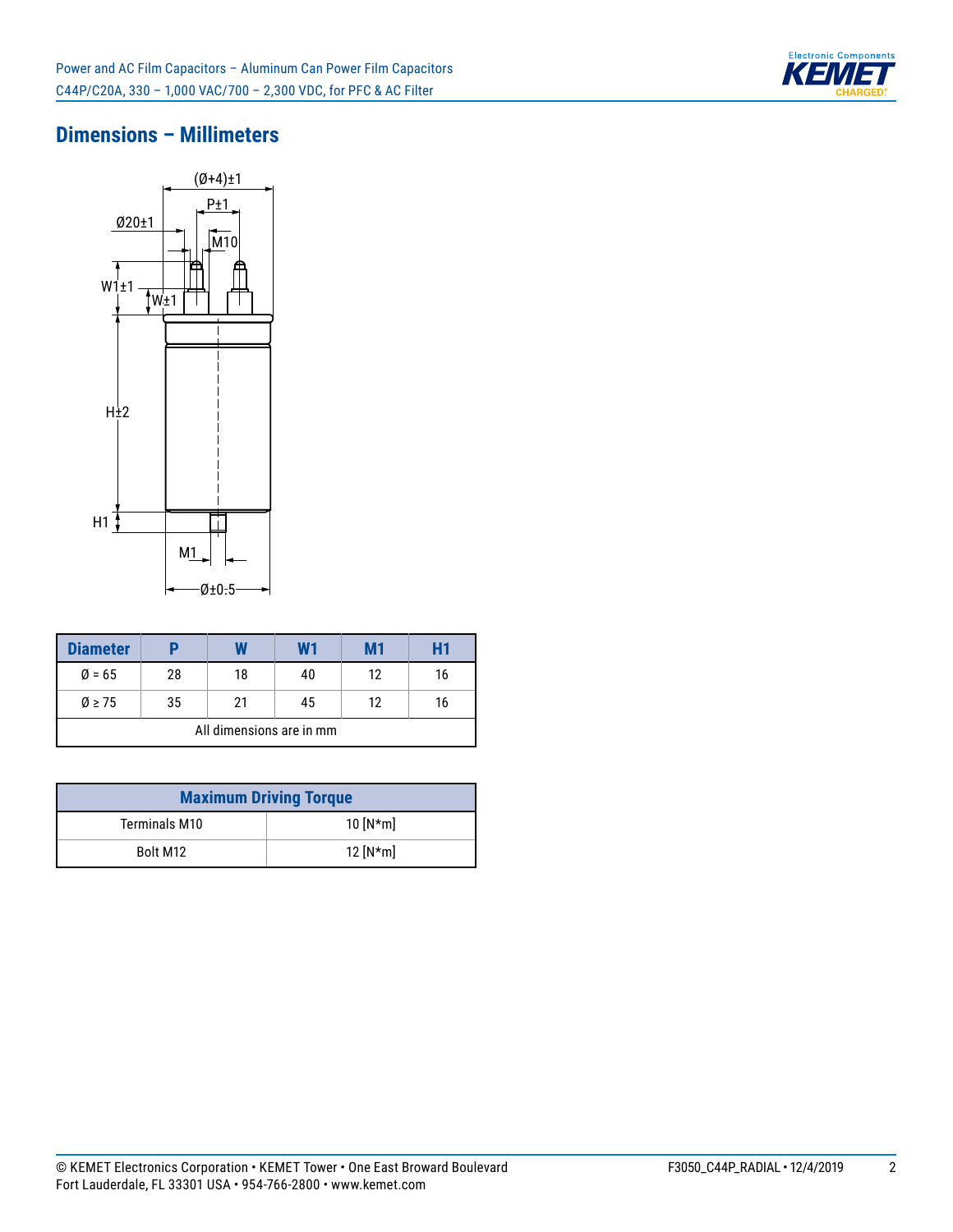

# **General Technical Data**

| Reference Standards                                               | IEC 61071                  |  |  |  |
|-------------------------------------------------------------------|----------------------------|--|--|--|
|                                                                   | UL810 approved             |  |  |  |
| <b>Dielectric</b>                                                 | Polypropylene film         |  |  |  |
|                                                                   | Non-inductive type winding |  |  |  |
| <b>Climatic Category</b>                                          | $25/70/56$ - IEC 60068-1   |  |  |  |
| Maximum hot spot temperature                                      | $+80^{\circ}$ C            |  |  |  |
| Endurance Test IEC 61071                                          | +70°C at Case Temperature  |  |  |  |
| Installation                                                      | Whatever position          |  |  |  |
| Tinned brass deck with self estinguish UL94 V0 plastic insulators |                            |  |  |  |

# **Electrical Characteristics**

| <b>Rated Voltage</b>                                                | Urms = (see table) VAC                     |
|---------------------------------------------------------------------|--------------------------------------------|
| Surge Voltage                                                       | $Us = (see table) VDC$                     |
| Capacitance Tolerance                                               | $±5%$ or $±10%$                            |
| Dissipation Factor PP typical<br>$(tg\delta 0)$                     | ≤ 0.0002 at 25 $°C$                        |
|                                                                     | Annual average $\leq 80\%$ at 24°C         |
| <b>Relative Humidity</b>                                            | On 30 days/year permanently 100%.          |
|                                                                     | On other days occasionally 90%.            |
|                                                                     | Dewing not admitted                        |
| Capacitance deviation in<br>temperature range $(-40 + 50^{\circ}C)$ | ±1.5% maximum on capacitance value at 20°C |

### **Life Expectancy**

| Life Expectancy                 | 100,000 hours at $V_{\text{PMS}}$ with $T_{\text{HS}} \le 75^{\circ}C$ |
|---------------------------------|------------------------------------------------------------------------|
| Capacitance drop at end of life | -5% (typical)                                                          |
| Failure Rate IEC 61709          | See FIT Graph                                                          |

### **Test Methods**

| Test voltage term to term (Utt) | 1.5 x $V_{\text{\tiny{PMS}}}$ for 10 seconds at 25°C |
|---------------------------------|------------------------------------------------------|
|                                 | 3,600 V $\sim$ 50 Hz for 10 seconds (C44P)           |
| Test voltage term to case (Utc) | 6,000 V $\sim$ 50 Hz for 10 seconds (C20A)           |
| Damp Heat                       | IEC 60068-2-78                                       |
| <b>Change of Temperature</b>    | IEC 60068-2-14                                       |
| <b>Vibration Strength</b>       | IEC 60068-2-6                                        |

*NOTICE: Care should be taken to ensure that there still is electrical clearance of 15 mm between terminations and other live or earthed parts above the capacitor, in case of safety device activation.*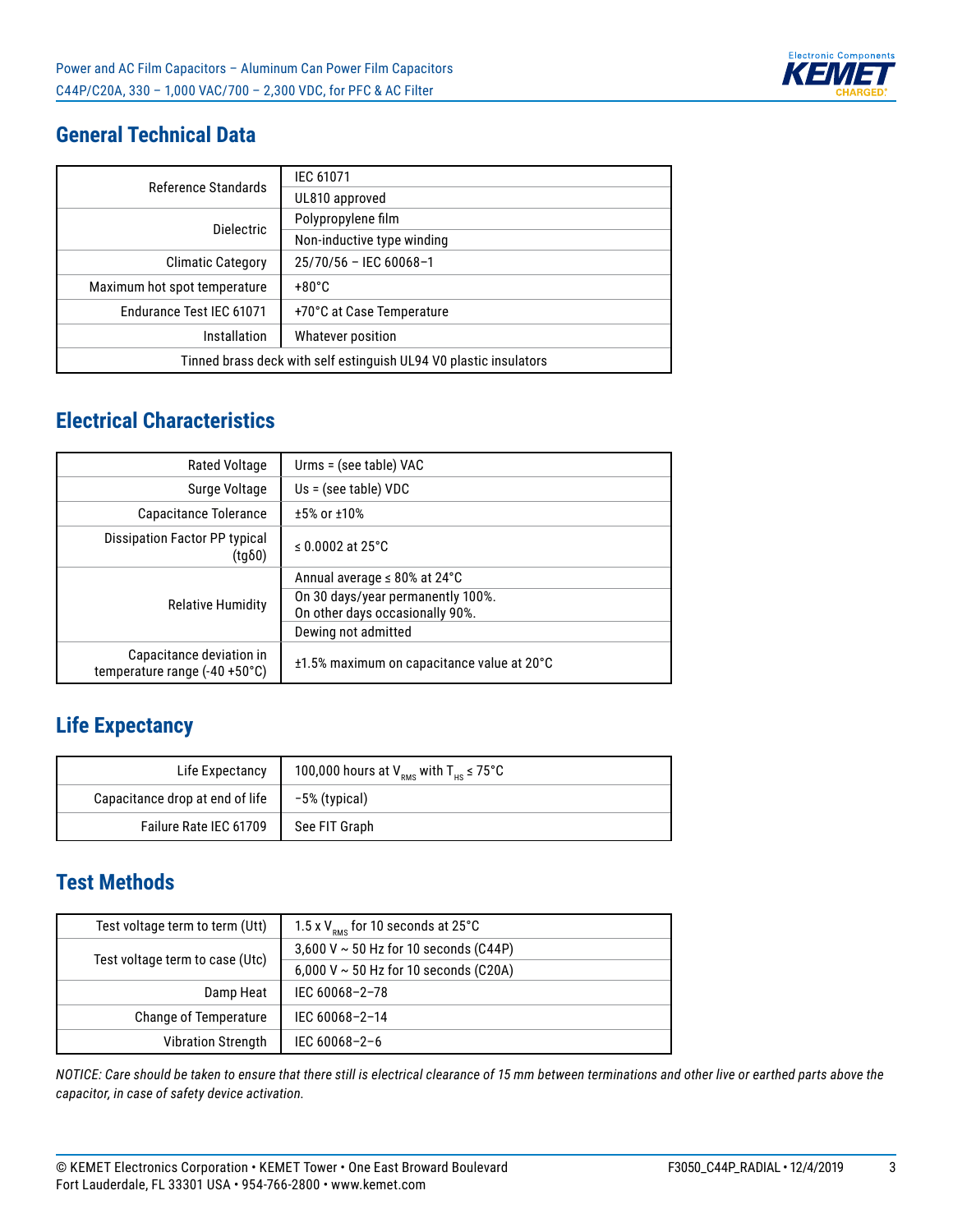

### **Table 1 – Ratings & Part Number Reference**

| <b>Cap</b><br><b>Value</b> | $V_{rms}$      | <b>Rated</b><br><b>Voltage</b> | <b>Surge</b><br><b>Voltage</b> |          | <b>Maximum</b><br><b>Dimensions</b><br>(mm) | <b>Ripple</b><br><b>Current</b>        | <b>ESR</b>                   | <b>ESL</b> | <b>Thermal</b><br><b>Resistance</b> | dV/dt<br>$(V/\mu s)$ | Part<br><b>Number</b>              |  |
|----------------------------|----------------|--------------------------------|--------------------------------|----------|---------------------------------------------|----------------------------------------|------------------------------|------------|-------------------------------------|----------------------|------------------------------------|--|
| $(\mu F)$                  | <b>VAC</b>     | <b>VDC</b>                     | <b>VDC</b>                     | н<br>D   |                                             | <b>10 kHz</b><br>40°C (A) <sup>1</sup> | <b>10 kHz</b><br>$(m\Omega)$ | (nH)       | $(^{\circ}C/W)$                     |                      |                                    |  |
| 100                        | 330            | 700                            | 1,050                          | 65       | 117                                         | 25                                     | 3.0                          | 115        | 8.5                                 | 12.5                 | C44PLGR6100AASJ                    |  |
| 200                        | 330            | 700                            | 1,050                          | 65       | 147                                         | 43                                     | 2.8                          | 140        | 5.4                                 | 12.5                 | C44PLGR6200ZASJ                    |  |
| 300                        | 330            | 700                            | 1,050                          | 65       | 247                                         | 50                                     | 2.3                          | 150        | 3.6                                 | 12.5                 | C44PLGR6300ZASJ                    |  |
| 300                        | 330            | 700                            | 1,050                          | 75       | 197                                         | 55                                     | 1.4                          | 160        | 4.2                                 | 12.5                 | C44PLGR6300AASJ                    |  |
| 400                        | 330            | 700                            | 1,050                          | 65       | 247                                         | 55                                     | 2.0                          | 160        | 3.1                                 | 12.5                 | C44PLGR6400ZASJ                    |  |
| 500                        | 330            | 700                            | 1,050                          | 75       | 247                                         | 58                                     | 1.8                          | 170        | 2.9                                 | 12.5                 | C44PLGR6500ZASJ                    |  |
| 500                        | 330            | 700                            | 1,050                          | 85       | 197                                         | 63                                     | 1.2                          | 160        | 3.4                                 | 12.5                 | C44PLGR6500ZBSJ                    |  |
| 600                        | 330            | 700                            | 1,050                          | 85       | 247                                         | 65                                     | 1.6                          | 180        | 2.9                                 | 12.5                 | C44PLGR6600AASJ                    |  |
| 600                        | 330            | 700                            | 1,050                          | 85       | 280                                         | 75                                     | 1.1                          | 210        | 2.4                                 | 12.5                 | C44PLGR6600ZASJ                    |  |
| 100                        | 440            | 1,000                          | 1,500                          | 75       | 147                                         | 30                                     | 3.5                          | 145        | 5.6                                 | 20                   | C44PKGR6100AASJ                    |  |
| 100                        | 440            | 1,000                          | 1,500                          | 65       | 197                                         | 50                                     | 2.3                          | 135        | 4.4                                 | 20                   | C44PKGR6100ZASJ                    |  |
| 120                        | 440            | 1,000                          | 1,500                          | 65       | 197                                         | 50                                     | 1.8                          | 165        | 4.2                                 | 20                   | C44PKGR6120AASJ                    |  |
| 133                        | 440            | 1,000                          | 1,500                          | 65       | 247                                         | 40                                     | 3.0                          | 155        | 3.7                                 | 20                   | C44PKGR6133AASJ                    |  |
| 133                        | 440            | 1,000                          | 1,500                          | 75       | 197                                         | 50                                     | 1.6                          | 170        | 4.0                                 | 20                   | C44PKGR6133ZASJ                    |  |
| 150                        | 440            | 1,000                          | 1,500                          | 65       | 247                                         | 45                                     | 2.8                          | 160        | 3.5                                 | 20                   | C44PKGR6150AASJ                    |  |
| 200                        | 440            | 1,000                          | 1,500                          | 75       | 247                                         | 55                                     | 2.4                          | 175        | 3.2                                 | 20                   | C44PKGR6200AASJ                    |  |
| 250                        | 440            | 1,000                          | 1,500                          | 85       | 247                                         | 60                                     | 2.0                          | 175        | 3.4                                 | 20                   | C44PKGR6250AASJ                    |  |
| 300                        | 440            | 1,000                          | 1,500                          | 85       | 247                                         | 60                                     | 1.9                          | 180        | 2.7                                 | 20                   | C44PKGR6300AASJ                    |  |
| 400                        | 440            | 1,000                          | 1,500                          | 95       | 247                                         | 65                                     | 1.7                          | 200        | 2.5                                 | 20                   | C44PKGR6400AASK                    |  |
| 22                         | 550            | 1,280                          | 1,900                          | 65       | 117                                         | 40                                     | 2.1                          | 125        | 13.3                                | 30                   | C20AKGR5220AASK                    |  |
| 33                         | 550            | 1,280                          | 1,900                          | 75       | 117                                         | 45                                     | 1.6                          | 130        | 10.6                                | 30                   | C20AKGR5330AASK                    |  |
| 47                         | 550            | 1,280                          | 1,900                          | 65       | 197                                         | 50                                     | 1.4                          | 135        | 7.8                                 | 30                   | C20AKGR5470AASK                    |  |
| 68                         | 550            | 1,280                          | 1,900                          | 65       | 247                                         | 55                                     | 1.7                          | 145        | 6.2                                 | 30                   | C20AKGR5680AASK                    |  |
| 100                        | 550            | 1,280                          | 1,900                          | 75       | 247                                         | 60                                     | 1.4                          | 160        | 5.2                                 | 30                   | C20AKGR6100AASK                    |  |
| 120                        | 550            | 1,280                          | 1,900                          | 85       | 247                                         | 60                                     | 1.3                          | 165        | 4.6                                 | 30                   | C20AKGR6120AASK                    |  |
| 150                        | 550            | 1,280                          | 1,900                          | 95       | 247                                         | 60                                     | 1.2                          | 180        | 4.4                                 | 30                   | C20AKGR6150AASK                    |  |
| 15                         | 640            | 1,400                          | 2,100                          | 65       | 117                                         | 35                                     | 2.5                          | 120        | 14.1                                | 30                   | C20ALGR5150AASK                    |  |
| 22                         | 640            | 1,400                          | 2,100                          | 65       | 147                                         | 35                                     | 3.0                          | 125        | 10.9                                | 30                   | C20ALGR5220AASK                    |  |
| 33                         | 640            | 1,400                          | 2,100                          | 75       | 147                                         | 40                                     | 2.2                          | 135        | 9.1                                 | 30                   | C20ALGR5330AASK                    |  |
| 47                         | 640            | 1,400                          | 2,100                          | 65       | 247                                         | 55                                     | 1.9                          | 145        | 6.3                                 | 30                   | C20ALGR5470AASK                    |  |
| 68                         | 640            | 1,400                          | 2,100                          | 75       | 247                                         | 60                                     | 1.6                          | 160        | 5.3                                 | 30                   | C20ALGR5680AASK                    |  |
| 100                        | 640            | 1,400                          | 2,100                          | 95       | 247                                         | 60                                     | 1.3                          | 170        | 4.4                                 | 30                   | C20ALGR6100AASK                    |  |
| 120                        | 640            | 1,400                          | 2,100                          | 95       | 247                                         | 60                                     | 1.3                          | 175        | 4.1                                 | 30                   | C20ALGR6120AASK                    |  |
| 150                        | 640            | 1,400                          | 2,100                          | 116      | 247                                         | 60                                     | 1.2                          | 180        | 3.8                                 | 30                   | C20ALGR6150AASK                    |  |
| 10                         | 780            | 1,700                          | 2,500                          | 65       | 117                                         | 30                                     | 3.0                          | 130        | 14.1                                | 70<br>70             | C20AQGR5100AASK                    |  |
| 15                         | 780            | 1,700                          | 2,500                          | 75       | 147                                         | 35                                     | 3.6                          | 135        | 10.1                                |                      | C20AQGR5150AASK                    |  |
| 22                         | 780            | 1,700                          | 2,500                          | 75       | 147                                         | 40                                     | 2.7                          | 140        | 8.9                                 | 70                   | C20AQGR5220AASK                    |  |
| 33                         | 780            | 1,700                          | 2,500                          | 85       | 147                                         | 50<br>55                               | 2.0                          | 150        | 7.6                                 | 70                   | C20AQGR5330AASK                    |  |
| 47<br>68                   | 780<br>780     | 1,700                          | 2,500                          | 75       | 247<br>247                                  | 60                                     | 1.8                          | 160<br>170 | $5.2$                               | 70<br>70             | C20AQGR5470AASK                    |  |
|                            |                | 1,700                          | 2,500                          | 85       |                                             |                                        | 1.5                          |            | 4.5                                 |                      | C20AQGR5680AASK                    |  |
| 100<br>15                  | 780<br>1,000   | 1,700<br>2,300                 | 2,500<br>3,300                 | 95<br>75 | 247<br>147                                  | 60<br>33                               | 1.3<br>2.5                   | 180<br>150 | 4.0<br>9.2                          | 70<br>85             | C20AQGR6100AASK                    |  |
|                            |                |                                |                                |          |                                             |                                        |                              |            |                                     |                      | C20AZGR5150AASK                    |  |
| 20<br>22                   | 1,000<br>1,000 | 2,300<br>2,300                 | 3,300<br>3,300                 | 75<br>75 | 140<br>147                                  | 40<br>35                               | 2.1<br>2.0                   | 150<br>155 | 8.3<br>8.0                          | 85<br>85             | C20AZGR5200ZBSK                    |  |
| 33                         | 1,000          | 2,300                          | 3,300                          | 75       | 247                                         | 40                                     | 1.7                          | 165        | 5.3                                 | 85                   | C20AZGR5220AASK<br>C20AZGR5330AASK |  |
| 47                         | 1,000          | 2,300                          | 3,300                          | 85       | 247                                         | 45                                     | 1.4                          | 170        | 4.7                                 | 85                   | C20AZGR5470AASK                    |  |
| 68                         | 1,000          | 2,300                          | 3,300                          | 95       | 247                                         | 55                                     | 1.2                          | 180        | 4.1                                 | 85                   | C20AZGR5680AASK                    |  |
|                            |                |                                |                                |          |                                             |                                        |                              |            |                                     |                      |                                    |  |
| Cap<br>Value               | <b>VAC</b>     | Rated<br><b>Voltage</b>        | Surge<br><b>Voltage</b>        | D        | н                                           | <b>Ripple</b><br><b>Current</b>        | <b>ESR</b>                   | <b>ESL</b> | <b>Thermal</b><br>Resistance        | dV/dt<br>$(V/\mu s)$ | Part<br><b>Number</b>              |  |

<sup>1</sup> Maximum admissible RMS current T<sub>нs</sub> ≤ 75°C.

*Part numbers marked in blue font are not recommended for new designs. Please use the C44P-R series instead.*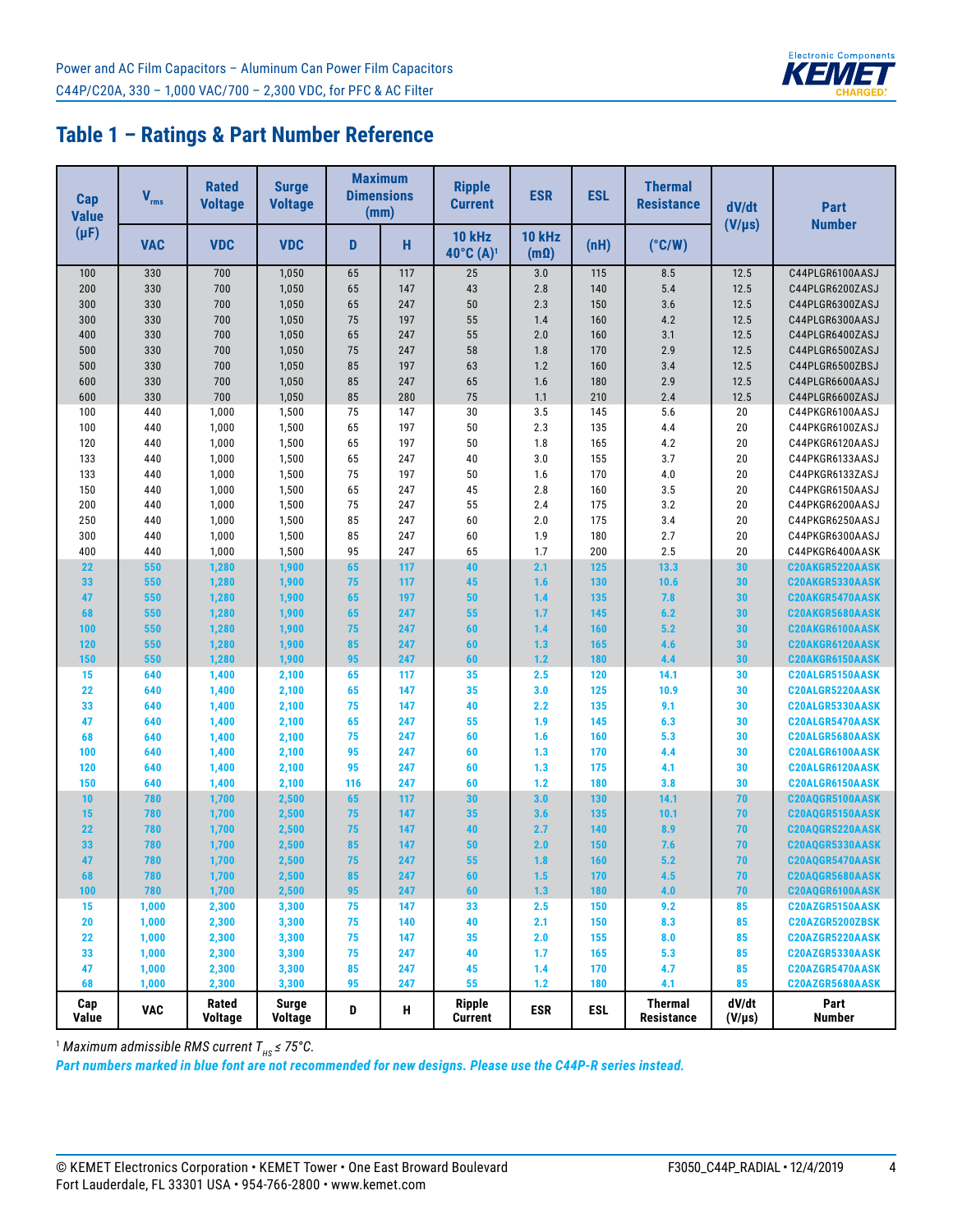

# **Lifetime Expectancy/Failure Quota Graphs**



V = Operating Voltage [VAC]  $V_{rms}$  = Rated Voltage [VAC]



### **Example of calculation**

*Part Number: C44PKGR6100AASJ Rated V<sub>RMS</sub>* = 440 [ $V_{RMS}$ ] *Rated I<sub>RMS</sub>* = 30 [A] *Rs = 3.5 [mΩ] Rth = 5.6 [°C/W] Fundamental Frequency F1 = 50 [Hz] Ripple Frequency F2 = 7000 [Hz] Fundamental Voltage V1 = 440 [V~] Ripple Current I2 = 27 [A] Ta = 35°C I 1 = I(50) = 2 \* π \* 50 \* 100 \* 10*-6 *\* 440 = 13.8 [A] V2 = V(7000) = [27/(2 \* π \* 7000 \* 100 \* 10*<sup>−</sup>*<sup>6</sup> )] = 6.14 [V]*

### **Power Losses and Hot Spot Temperature Calculation**

*At each frequency, the Power Losses are the sum of:*

*1. Dielectric Power Losses*  $P_p(f) = 2 * π * f_i * C * V(f_i)^{2*} t g \delta_0$ 

*which can be alternatively calculated as*

$$
P_{D}(f_{i}) = \frac{I(f_{i})^{2}}{2 \star \pi \star f_{i} \star C} \star t g \delta_{0}
$$

*where:* tgδ<sub>0</sub> = 2 \* 10<sup>−4</sup>

*2. Joule Power Losses: PJ (fi ) = Rs \* I(fi ) 2*

*The Total Power Losses are the sum of the components at each frequency:*  $P_T = \sum_i [P_D(f_i) + P_J(f_i)]$ 

*The Thermal Jump in the Hot Spot is:*  $\Delta T_{_{HS}}$  =  $P_{_T}$  \*  $R_{_{th-hs}}$ 

*The Hot Spot Temperature is:*  $T_{HS}$  =  $T_a$  +  $\Delta T_{HS}$ 

#### **Limits for the formulas**

*The limits listed below should not be exceeded:*

$$
1. \sqrt{\sum_{i} V(f_i)^2} \le V_{RMS}
$$
  

$$
2. \sqrt{\sum_{i} I(f_i)^2} \le I_{RMS}
$$
  

$$
T_{HS} = T_a + \Delta T_{HS} \le (T_{HS})_{MAX}
$$

Where T<sub>a</sub> is the ambient temperature (steady state temperature of the *cooling air flowing around the capacitor, measured at 100 mm of distance from the capacitor and at a height of 2/3 height of the capacitor).*

*3. Maximum case temperature (T<sub>CASE</sub>) ≤ 70°C* 

*I RMS = √(13.8<sup>2</sup> + 27<sup>2</sup> ) = 30 ≤ 30* → *Admitted V<sub>RMS</sub>* = √(440<sup>2</sup> + 6.1<sup>2</sup>) = 440 ≤ 440 → Admitted *P*<sub>D</sub>(50) = 2 \* π \* 50 \* 100 \* 10<sup>-6</sup> \* 440<sup>2</sup> \* 2 \* 10<sup>-4</sup> = 1.22 [W] *PD(7000) = [27<sup>2</sup> /(2 \* π \* 7000 \* 100 \* 10*<sup>−</sup>*<sup>6</sup> )] \* 2 \* 10*<sup>−</sup>*<sup>4</sup> = 0.03 [W] PJ (50) = 3.5 \* 10*<sup>−</sup>*<sup>3</sup> \* [(2 \*π \* 50 \* 100 \* 10*<sup>−</sup>*<sup>6</sup> \* 440)2 ] = 0.67 [W] PJ (7000) = 3.5 \* 10*<sup>−</sup>*<sup>3</sup> \* 272 = 2.55 [W] PT = 1.22 + 0.03 + 0.67 + 2.55 = 4.47 [W] ΔT<sub>HS</sub>* = 5.6 \* 4.47 = 25 [°C]  $T_{HS}$  = Ta +  $\Delta T_{HS}$  $T_{\text{Hs}}$  = 35 + 25 = 60 [°C]  $\rightarrow$  OK since hot spot temperature is less *than maximum admitted Expected Life at T<sub>HS</sub>* = 75°C  $\rightarrow$  100,000 hours (see lifetime curve) *Expected Life at T<sub>HS</sub>* =  $60^{\circ}$ C  $\rightarrow$  140,000 hours (see lifetime curve)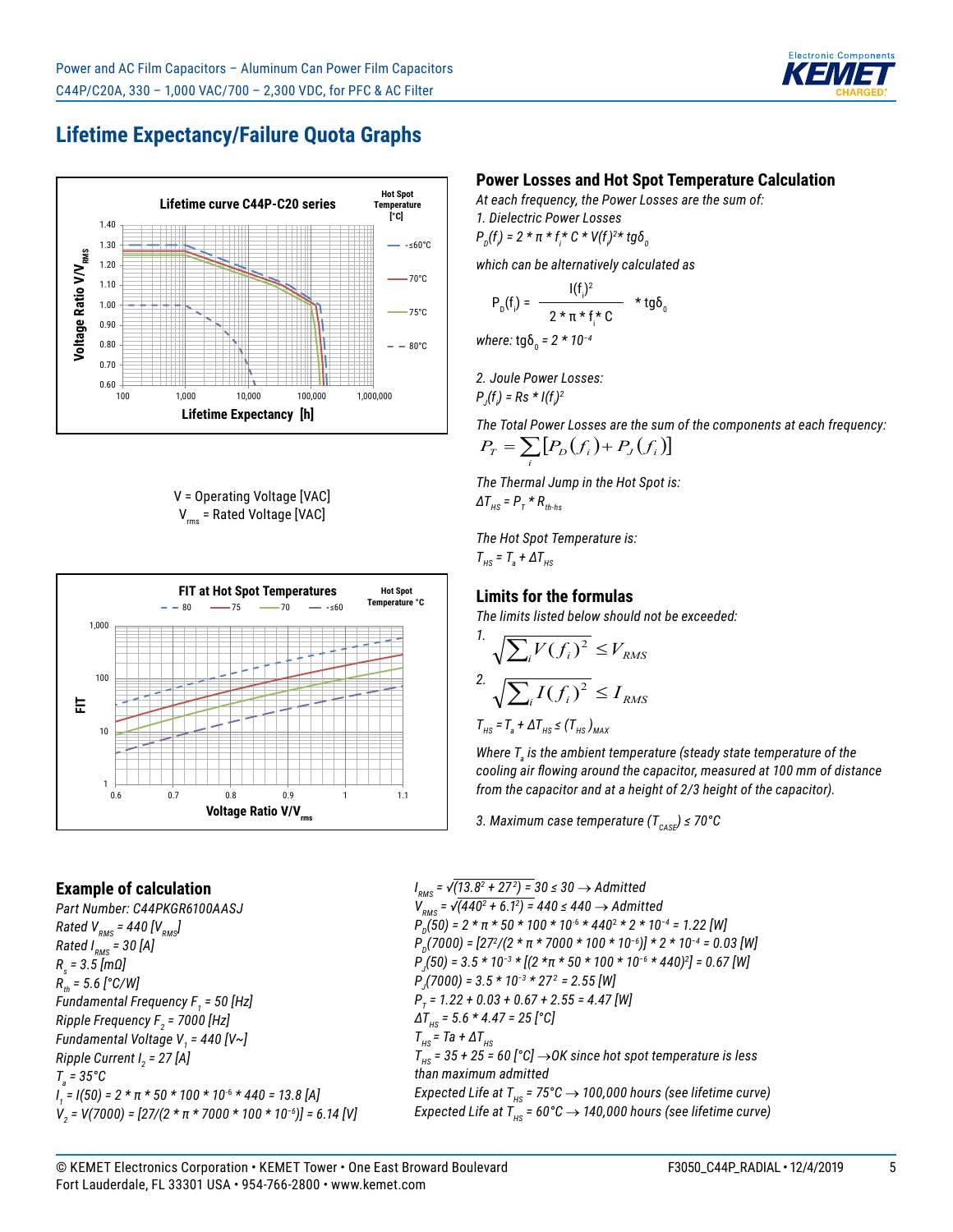

### **Marking**

| <b>KFMFT</b><br>C20AZGR5200ZBSK<br>20µF ±10% | Manufacturer Logo<br><b>Part Number</b><br>Rated Capacitance and Tolerance. |
|----------------------------------------------|-----------------------------------------------------------------------------|
| Urms=1000V~                                  | <b>Rated Voltage</b>                                                        |
| $\text{lrms=50A}$ 50/60Hz                    | Rated Current and Frequencies                                               |
| $-25/70/56$                                  | <b>Climatic Category</b>                                                    |
| PROTECTED 1000AFC                            | <b>UL Approvals</b>                                                         |
| SH NO PCBs                                   | Self-Healing Dielectric. UL Logo.                                           |
| B4<br>11374275                               | Production Date and Batch Number.                                           |

# **Environmental Compliance**

As a leading global supplier of electronic components and an environmentally conscious company, KEMET continually aspires to improve the environmental effects of our manufacturing processes and our finished electronic components.

In Europe (RoHS Directive) and in some other geographical areas such as China (China RoHS), legislation has been enacted to prevent or otherwise limit the use of certain hazardous materials, including lead (Pb), in electronic equipment. KEMET monitors legislation globally to ensure compliance and endeavors to adjust our manufacturing processes and/or electronic components as may be required by applicable law.

For military, medical, automotive, and some commercial applications, the use of lead (Pb) in the termination is necessary and/or required by design. KEMET is committed to communicating RoHS compliance to our customers. Information related to RoHS compliance will be provided in data sheets and using specific identifiers on the packaging labels.

All KEMET power film capacitors are RoHS compliant.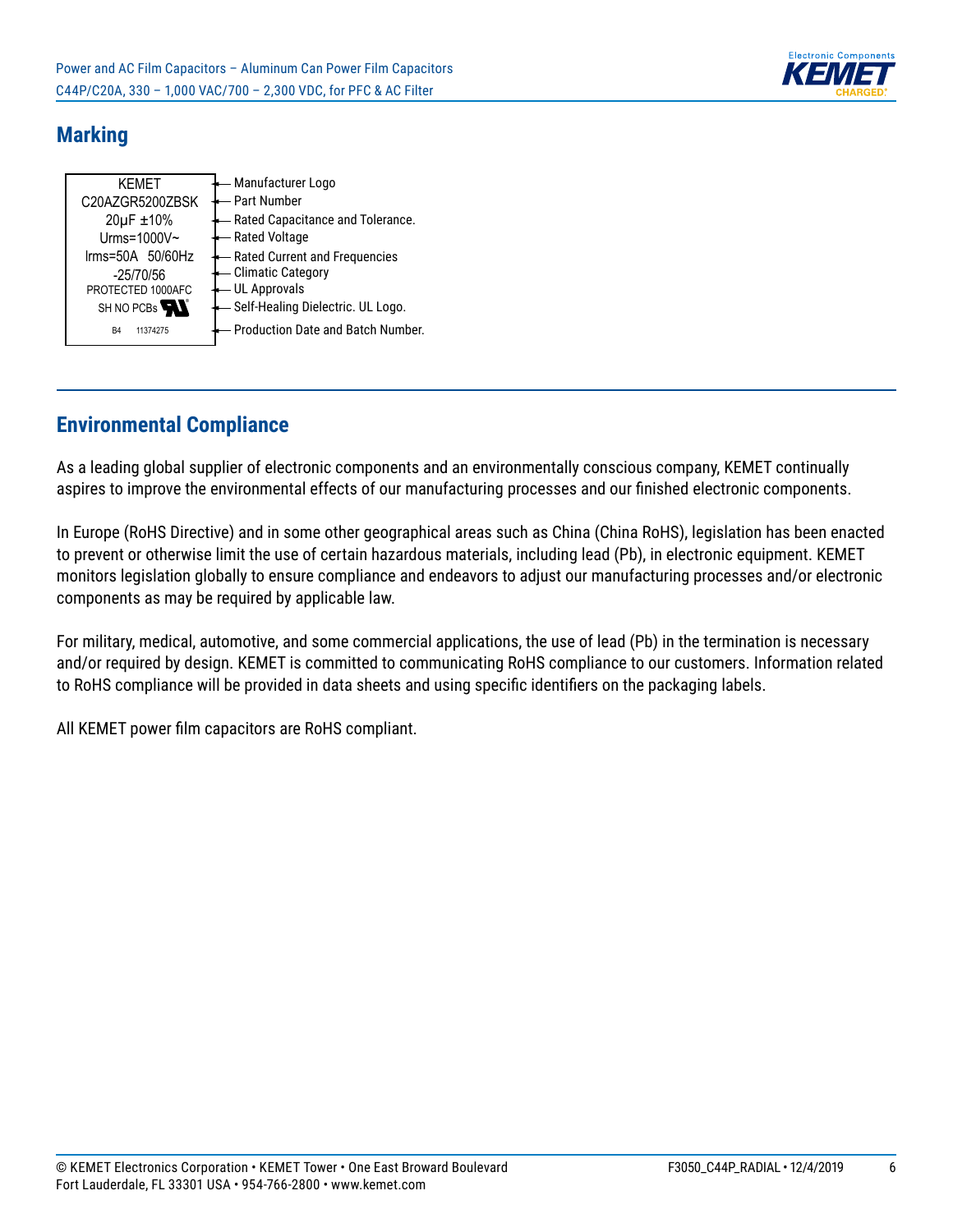

### **Materials & Environment**

The selection of raw materials that KEMET uses for the production of its electronic components is the result of extensive experience. KEMET directs specific attention toward environmental protection. KEMET selects its suppliers according to ISO 9001 standards and performs statistical analyses on raw materials before acceptance for use in manufacturing our electronic components. All materials are, to the best of KEMET's knowledge, non-toxic and free from cadmium; mercury; chrome and compounds; polychlorine triphenyl (PCB); bromide and chlorinedioxins bromurate clorurate; CFC and HCFC; and asbestos.

### **Dissipation Factor**

Dissipation factor is a complex function involved with capacitor inefficiency. The tgδ may vary up and down with increased temperature. For more information, refer to Performance Characteristics.

### **Sealing**

### **Hermetically Sealed Capacitors**

As the temperature increases, the pressure inside the capacitor increases. If the internal pressure is high enough, it can cause a breach in the capacitor. Such a breach can result in leakage, impregnation, filling fluid, or moisture susceptibility.

### **Barometric Pressure**

The altitude at which hermetically sealed capacitors are operated controls the capacitor's voltage rating. As the barometric pressure decreases, the susceptibility to terminal arc-over increases. Non-hermetic capacitors can be affected by internal stresses due to pressure changes. These effects can be in the form of capacitance changes, dielectric arc-over, and/or low insulation resistance. Altitude can also affect heat transfer. Heat that is generated in an operation cannot be dissipated properly, and high RI2 losses and eventual failure can result.